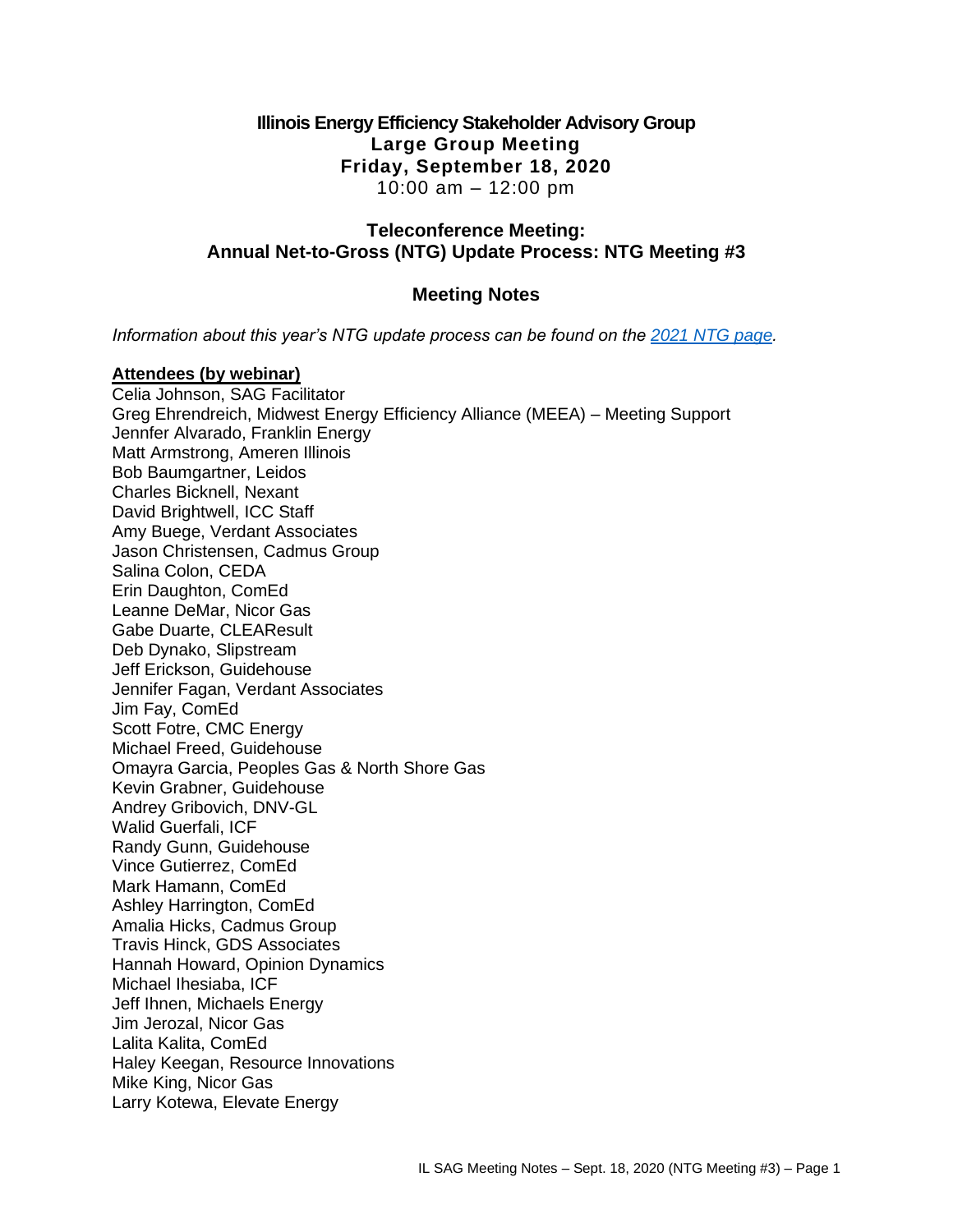Ryan Kroll, Driftless Energy John Lavallee, Leidos Bruce Liu, Nicor Gas Molly Lunn, ComEd Sharon Madigan, ComEd Tonya Maxey, DNV-GL Marlon McClinton, Utilivate Brady McNall, DNV-GL Rebecca McNish, ComEd Nishant Mehta, Guidehouse Bruce Montgomery Fernando Morales, Ameren Illinois Jennifer Morris, ICC Staff Phil Mosenthal, Optimal Energy, on behalf of IL Attorney General's Office Sharon Mullen, Guidehouse Denise Munoz, ComEd Lorelei Obermeyer, CLEAResult Randy Opdyke, Nicor Gas Christina Pagnusat, Peoples Gas & North Shore Gas Katie Parkinson, Apex Analytics Michael Pittman, Ameren Illinois Adam Roche, Franklin Energy Zach Ross, Opinion Dynamics Kristol Simms, Ameren Illinois Ramandeep Singh, ICF Milos Stefanovic, ComEd Jacob Stoll, ComEd Mark Szczygiel, Nicor Gas Evan Tincknell, Opinion Dynamics Robert Travis, Cascade Energy Andy Vaughn, Leidos Chris Vaughn, Nicor Gas Ted Weaver, First Tracks Consulting, on behalf of Nicor Gas Jessica Williams, Green Home Experts Grace Wroblewski, Applied Energy Group Jim Dillon, Ameren Illinois Joel McManus, TRC Companies Arvind Singh, DNV-GL

#### **Meeting Notes**

Follow-up items identified in red.

#### **Opening & Introductions**

*Celia Johnson, SAG Facilitator*

**Purpose of Meeting:** To discuss follow-up on evaluator Net-to-Gross recommendations for the 2021 program year, identified during the first two NTG meetings (Sept. 3 and Sep. 11, 2020).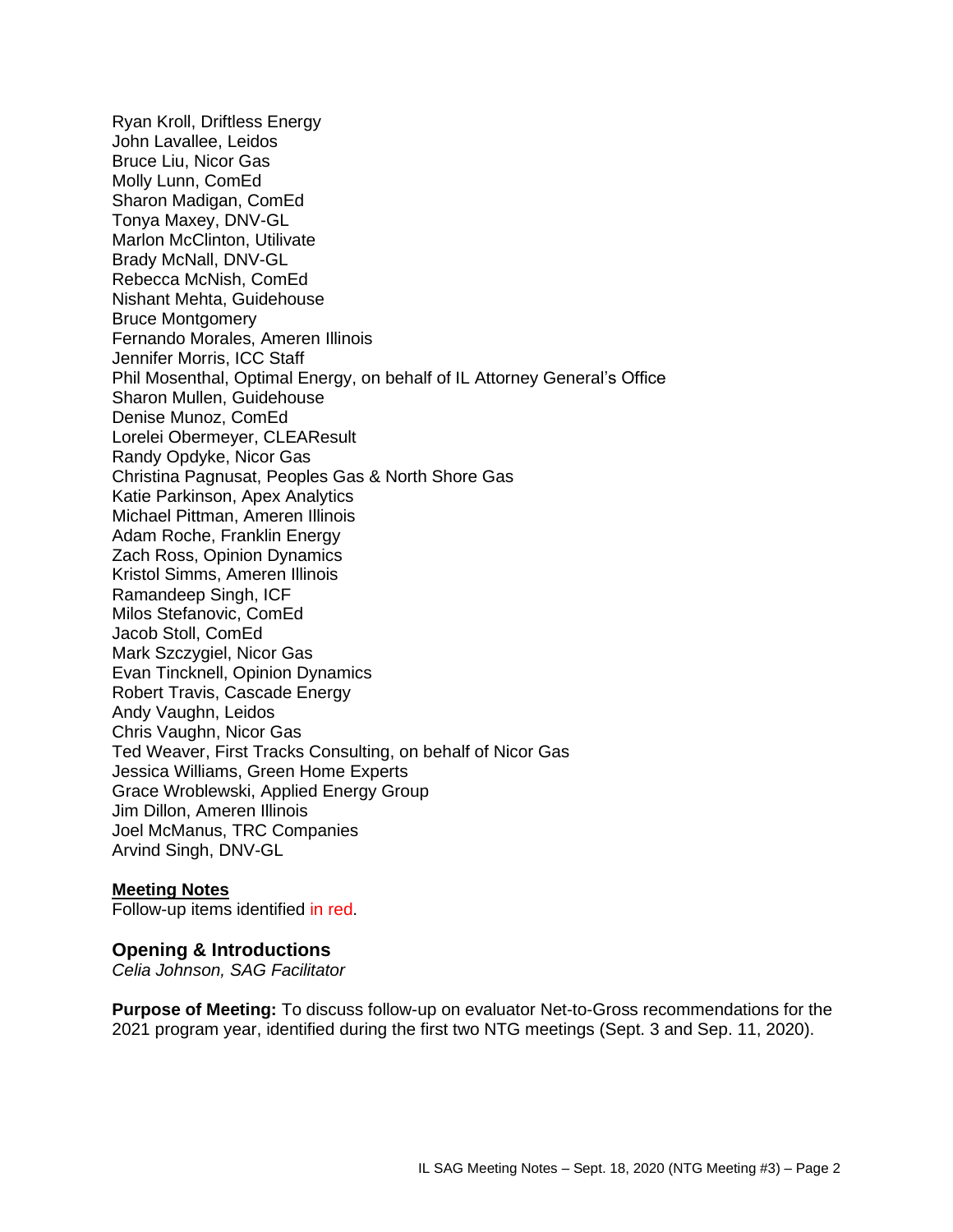# **Follow-up on Open NTG Values**

# **ComEd Follow-up on NTG Values**

*Jeff Erickson, Guidehouse*

# **ComEd C&I Standard NTG Values**

- There are outstanding questions and analysis; will discuss in NTG meeting #4.
- [Phil Mosenthal] Is it related to lighting or non-lighting?
	- o [Erin Daughton] Both. Two groups were surveyed and it pertains to both.
	- o Follow-up on C&I standard NTG values in meeting #4.

## **ComEd C&I Custom NTG Values**

• For the SAG values shown in the table, made adjustments to the 2019 researched results. For the custom projects for public sector removed a legacy DCEO wastewater project that is no longer relevant to future projects. That resulted in a public sector NTG of 0.80. We also, in consultation with ComEd, decided to smooth out the volatility by using a savings-weighted average of 2018-2019 results for both public and private sector. 0.5 NTG for private sector and 0.75 for public sector.

*[Erin Daughton] We have been working with Guidehouse for additional guidance. We received an updated memo and would like until next week's meeting to review.*

*[Jennifer Fagan] The data center subcomponent of custom was standalone until this year. It is now combined with custom. We also decided to make a change, there had been three categories of reporting that two were tied to colocation and one was new construction and the other was retrofit, and then we had a retrofit only category. The number of projects in the two retrofit categories was small and we combined them. So now there is only one retrofit value collapsed into other.* 

*[Erin Daughton] Since the data center values are included in the updated custom report, we will hold comments until next week.* 

Follow-up on C&I custom and data centers NTG values in meeting #4.

## **ComEd BILD (Business Instant Discounts) Midstream NTG Values**

- Values are an average of research in CY18-19. For screw in LED, linear fluorescent, and linear LEDs. Research was completed with end users and distributors. Results are average of two years of end users; distributors were used to back up those results. Weighted averages from those two years. [Values shown in file]. There was an issue, and we used 2019 spillover to calculate the NTG for 2018. There was an issue with 2018 linear fluorescent and used PY9 value for that. Making some changes to the 2020 instrument and will do a blended 20-21 NTG as well. Will be dropping linear fluorescents because that is shrinking and will instead include LED fixtures. 0.8 default is used for that when no research has been conducted yet and is being used for exit signs and battery chargers.
- Numbers haven't changed, but the label for LED fixture changed. Removed "lamp and" in the description line as a clarification. Changed the text in the free ridership source as the TRM default.

*[Erin Daughnton] ComEd's concern is that it doesn't reflect nonparticipant spillover. We did a large marketing campaign in 2019 and have heard throughout the program that people will buy more fixtures or lamps, online or through a pro desk that isn't part*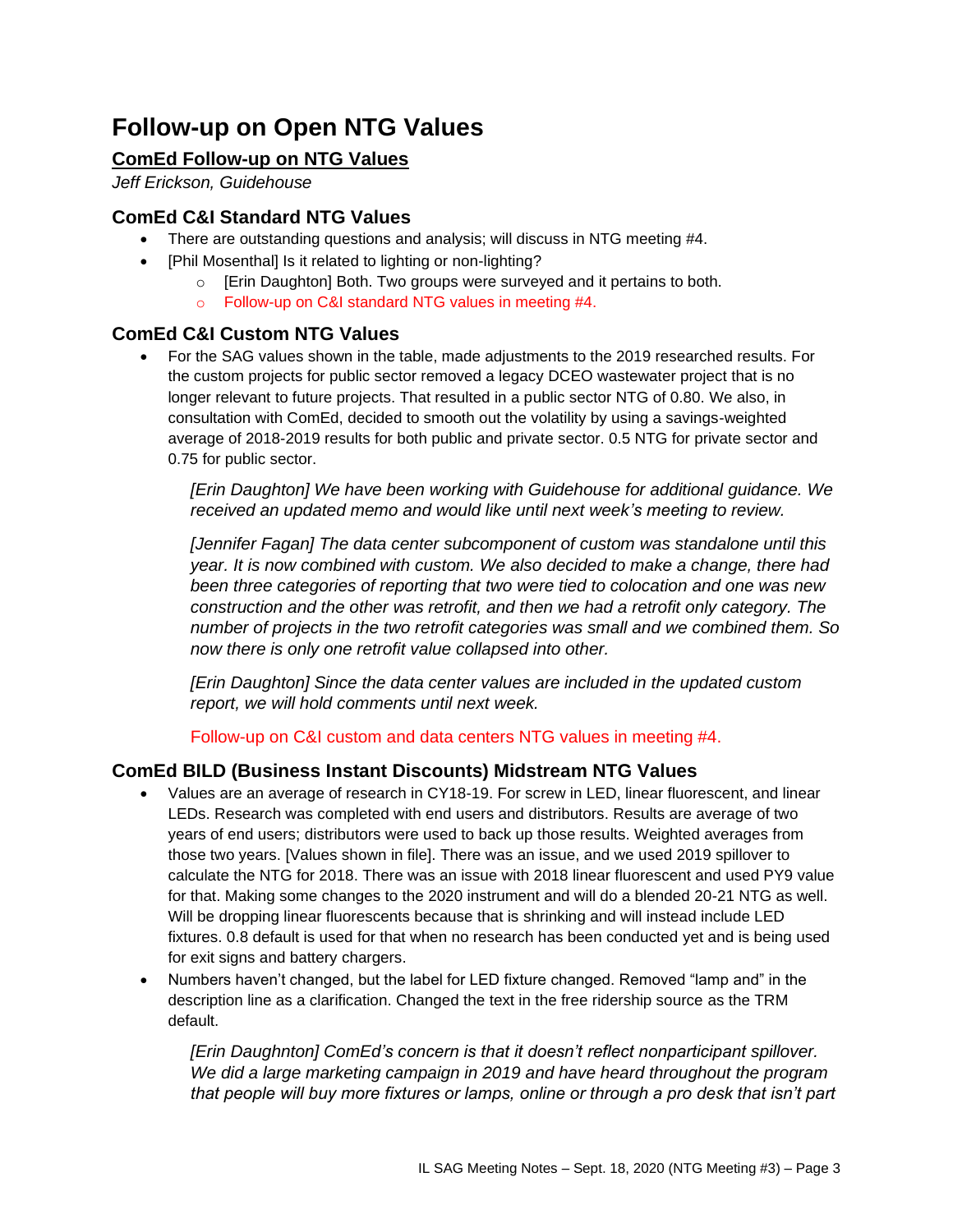*of that network. We recommend a 5% nonparticipant spillover, similar to residential lighting program.*

*[Phil Mosenthal] Do you know share of retailers that isn't participating?*

[Andrey Gribovich] We don't. We believe we are covering the majority. But there are *some that don't fit the definition of the program. Hard to get a number though.*

*[Erin Daughton] Background on advertising, in 2018 had to use bonuses to reach goal. In 2019 without bonuses increased savings 7 GWh. Increased participation and we believe nonparticipant participation as well.*

*[Phil Mosenthal] A reasonable issue and a reasonable number in the absence of any information. Practice is to not include nonparticipant if we haven't studied it, generally?*

*[A:] These do not include any nonparticipant spillover at this time. We didn't talk to nonparticipants. Tracking data only has participants. Unless distributors can give us names of nonparticipants.*

*[Jennifer Fagan] Actual data to support this would be better but we think the 5% is fair.*

*[Phil Mosenthal] Do we have any policy about this in IL?*

*[Jeff Erickson] No policy that I'm aware of, but there is a precedent to look at arguments like this and determine it is valid and choose a number. We do have some nonparticipant spillover numbers for other programs.*

*[Phil Mosenthal] I would be okay adding that in. Overall, 0.7 is reasonable. NEMA says around 30% market share.*

*[Jennifer Morris] There is a policy related to spillover in Section 7.4 of the Policy Manual. It mentions that looking at other programs, which it sounds like is what ComEd did, should be considered.*

*[Zach Ross] Would this apply to all of BILD or just one measure?*

*[Phil Mosenthal] I assumed just linear LEDs here. I would also note that while I think there is spillover happening, it's a survey that is two-years-old and the market share has increased over those two years. So free ridership could go up, but I'm willing to wait on that.*

*[Erin Daughton] We thought it would apply to all the lighting measure categories, not to battery chargers though.*

*[Phil Mosenthal] I think I would be okay with that.* 

*[Q:] Was your request to add 5% on top of these values for nonparticipant?* 

*[A: Yes]* 

*[Q:] I think it is reasonable for screw in fluorescents and LEDs. What about LED fixtures?*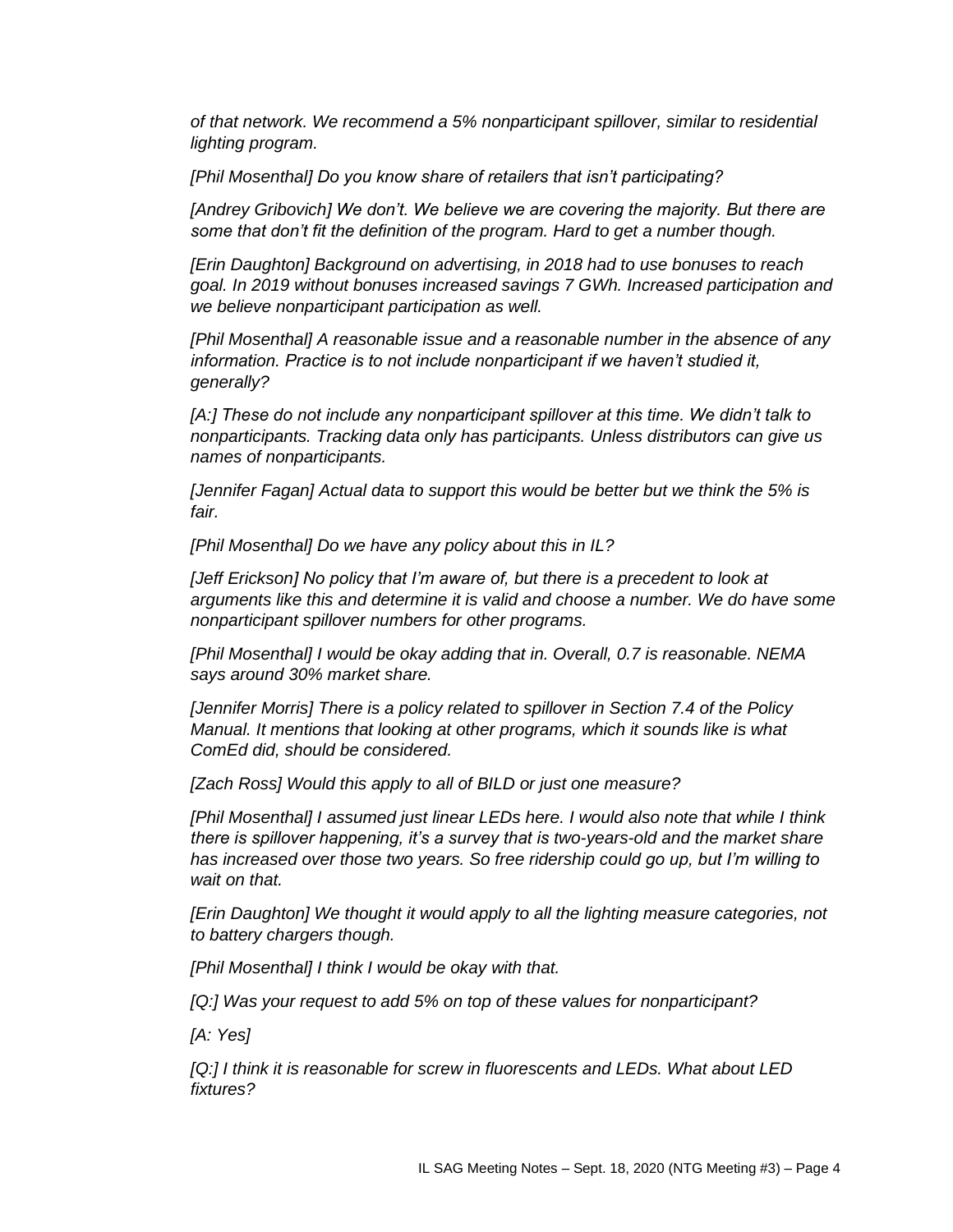*[Erin Daughton] I was assuming that would stay the same, since it's an unknown right now.*

*[Amy Buege] As I mentioned we are doing distributor interviews and we will use those to source estimates for nonparticipant spillover. Not capturing channels outside – could go to nonparticipating distributors but would need to work with implementer.* 

*[Erin Daughton] We could work with you on that, Amy. Non-participant spillover should be added to all lighting categories except LED fixtures since that is just assuming 0.8 for this year.*

*[Phil Mosenthal] I would suggest we don't apply to exit signs. Same issue as with fixtures since it is using the default value.*

*[Erin Daughton] Agreed, don't apply non-participant spillover to any of the default values, which would take out LED fixtures and exit signs. It would apply to linear fluorescent, linear LED, and screw in LED. Is everybody okay with that?*

*[No comments or objections – SAG Facilitator updated NTG spreadsheet]*

#### **ComEd Thermostat NTG Values**

• There are a couple of things going on with thermostats. TRM changed such that the savings are somewhere between gross and net, given how the analysis was done. In the past we have said it's a consumption-based analysis and bakes in NTG. With the TRM change that is no longer correct. Secondary research on TRM values, sent a memo to ComEd. Change here is putting the numbers into the spreadsheet that were covered in that memo. Secondary research from Missouri.

*[Jennifer Morris] Would this apply for electric heating savings? Or just electric cooling savings? What would be used there?*

*[Jeff Erickson] We discussed that internally, and I have forgotten the answer.* 

*[Zach Ross] I can speak to it. The heating value should remain N/A or 1.0 depending on how you think of it. The cooling value should reflect what Jeff is showing here.* 

*[Jennifer Morris] Is that going to be difficult for the utilities to calculate and track, and the evaluators?*

*[Zach Ross] Can't speak to the utilities, there is another measure with a similar structure, weatherization maybe. It's a good question.*

*[Phil Mosenthal] Possible solution would be to use a weighted average for the measure, by the heating and cooling savings.*

*[Jeff Erickson] I'm hesitant to commit from the evaluation side, unless we talk to the folks doing that calculation.*

*[Vince Guiterrez] The TRM has two calculations for each. When we provide values to Guidehouse we provide gross values and it's a single value.*

*[Phil Mosenthal] So Guidehouse doesn't have data that breaks out by end use, is that correct?*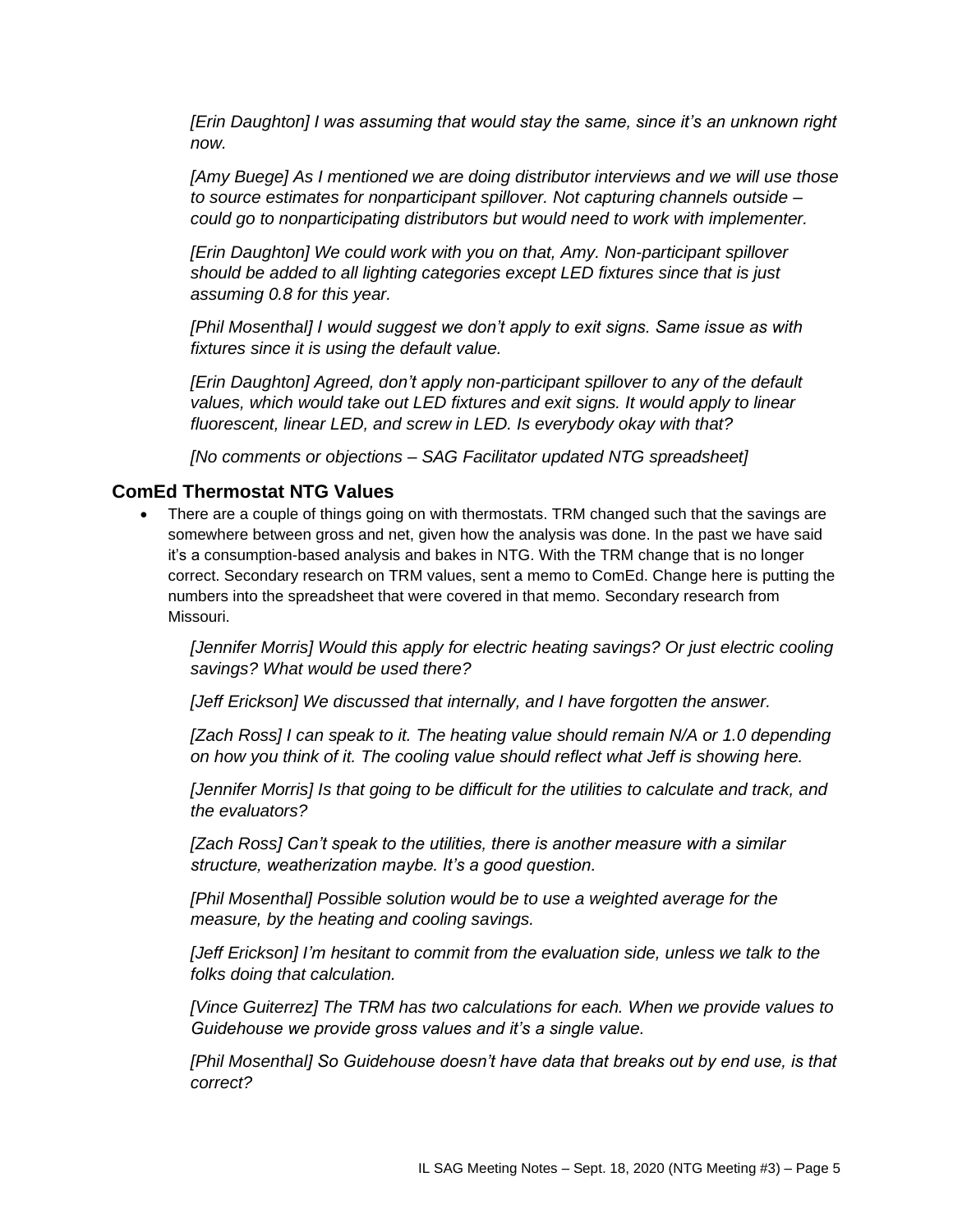*[Vince Guiterrez] This is not a large percentage of the savings have electric heating. I have some questions about the value itself. The Ameren Missouri study is strictly a retail program. Lines up with our appliance program. There are also two DIY programs here. Does that study apply to those programs or should there be a different value?*

*[Jeff Erickson] That's a good question. Normally we would expect a different number between those two. May be in a hard place. A number from one study, and no actual direct install.*

*[Phil Mosenthal] If we did them separately, the practice would be to use the default for the direct install, which is almost the same. Having said that, I would be okay with having a separate DI number of 0.8.*

*[Q:] In the table sent Guidehouse included a mixed DI/Self install from Indiana. Does look like we have some NTG results from DI programs in the secondary research.*

- *Wasn't that a program NTG and not a thermostat NTG?*
- *Not sure. Maybe Guidehouse can look back and get back to us by the next call to see if there are any values available.*

*[Jeff Erickson] We can do that.*

*[Vince Guiterrez] Another question, there is nonparticipant spillover. Would that apply? How would or should it apply?*

*[Jeff Erickson] Consumption analysis does include spillover in that calculation of particular types. Can any one address the difference that is delt with in the thermostat values?*

*[Phil Mosenthal] Do you mean the secondary research in Missouri?*

*[Jeff Erickson] No, the TRM is somewhere between net and gross and includes some spillover.*

*[Kevin Grabner] Includes participant spillover but doesn't include nonparticipant spillover.*

*[Phil Mosenthal] I'm confused about whether we have a value or not that can be included.*

*[Jeff Erickson] The value in the TRM is net with regard to participant spillover, gross to nonparticipant, and more or less gross to free riders. It's all explained in the appendix.*

*[Phil Mosenthal] I think the incremental cost on an LED might be a dollar or two, people are still likely to buy at nonparticipant stores. The rebates and costs on these however, are more substantial. Not sure people would be buying them if they aren't sure they are getting the rebate.*

• Follow-up on advanced t-stats in meeting #4.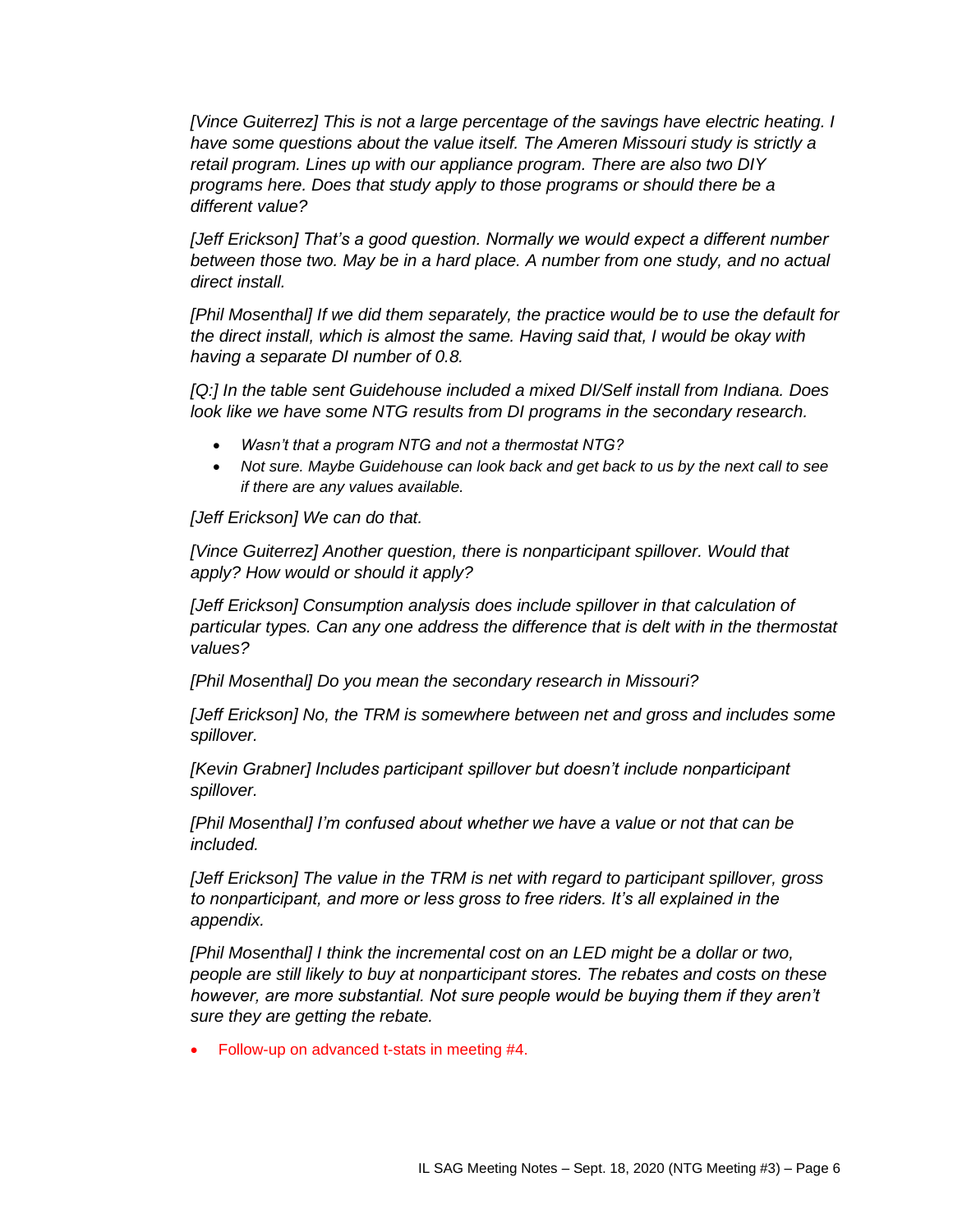## **Income Eligible Lighting – Big Box Stores**

- [Vince Guiterrez] Discussed internally the NTG for the IE lighting at big box stores. I would like to flag for follow-up next week. I'm trying to find out how we came up with those numbers and how they were applied, compared to what we may have done with the program since then.
	- $\circ$  Follow-up on IE big box lighting in meeting #4.

# **Ameren Illinois NTG Follow-up**

#### *Zach Ross, Opinion Dynamics*

## **Ameren IL Standard and Small Business Direct Install Research**

• Research will be concluded by the end of September but won't have review time. Will defer that update to next year, so we can use them comfortably. This is for Standard and Small Business DI. Surveys are just about to wrap up. Core wraps this week, SBDI next week. We do not think there will be enough time to review/discuss in this year's NTG process.

*[Zach Ross] We have this annual NTG process to go through this research. Phil raised concerns about the value for instant incentives and that market is evolving rapidly. That is older than the standard research. Would be happy to discuss.*

*[Phil Mosenthal] It says standard, but then it says midstream. Can you explain more?*

*[Zach Ross] All of the prescriptive measures are in Standard. Then we have the subcategories. Sort of different programs but it's mostly difference in nomenclature between how ComEd does it.*

*[Zach Ross] Research that is completing in September is for Core and Small Business Direct Install (SBDI). We have accelerated the timeline on Instant Incentives because of those value concerns but this one didn't have those concerns.*

*[Phil Mosenthal] I was looking at the wrong column. What you are proposing is we wait until the research is done and add it as an errata?*

*[Zach Ross] I want to be careful here. On prior calls we have said we would have core and SBDI done in September, but there won't be time to review results, so we are deferring Core Standard and SBDI for next year. For Instant Incentives, which will start soon and will update as an errata for those midstream lighting measures outside of this because Phil wasn't comfortable with that 0.91 we had there. We are going to have that completed by no later than mid-November, a month-and-a-half ahead of what we had planned for. Will circulate that research. Agreement is that those values will be used for 2021 even though they are coming later because we don't have an alternative agreement.*

*[Phil Mosenthal] I'm okay with that. Basically, we will live with what the research comes up with unless we have real issues with the research.*

*[Jennifer Jennifer] I guess for Standard I want to think about it more and see what the results are, if those are drastically different it will be a problem. But if it consistent and stabile then I wouldn't have a problem with waiting.*

*[Zach Ross] If there is something drastically different, we have to think about what that means with regard to the COVID environment. A longer conversation that we need to have than getting a memo out next week with two days to talk about it.*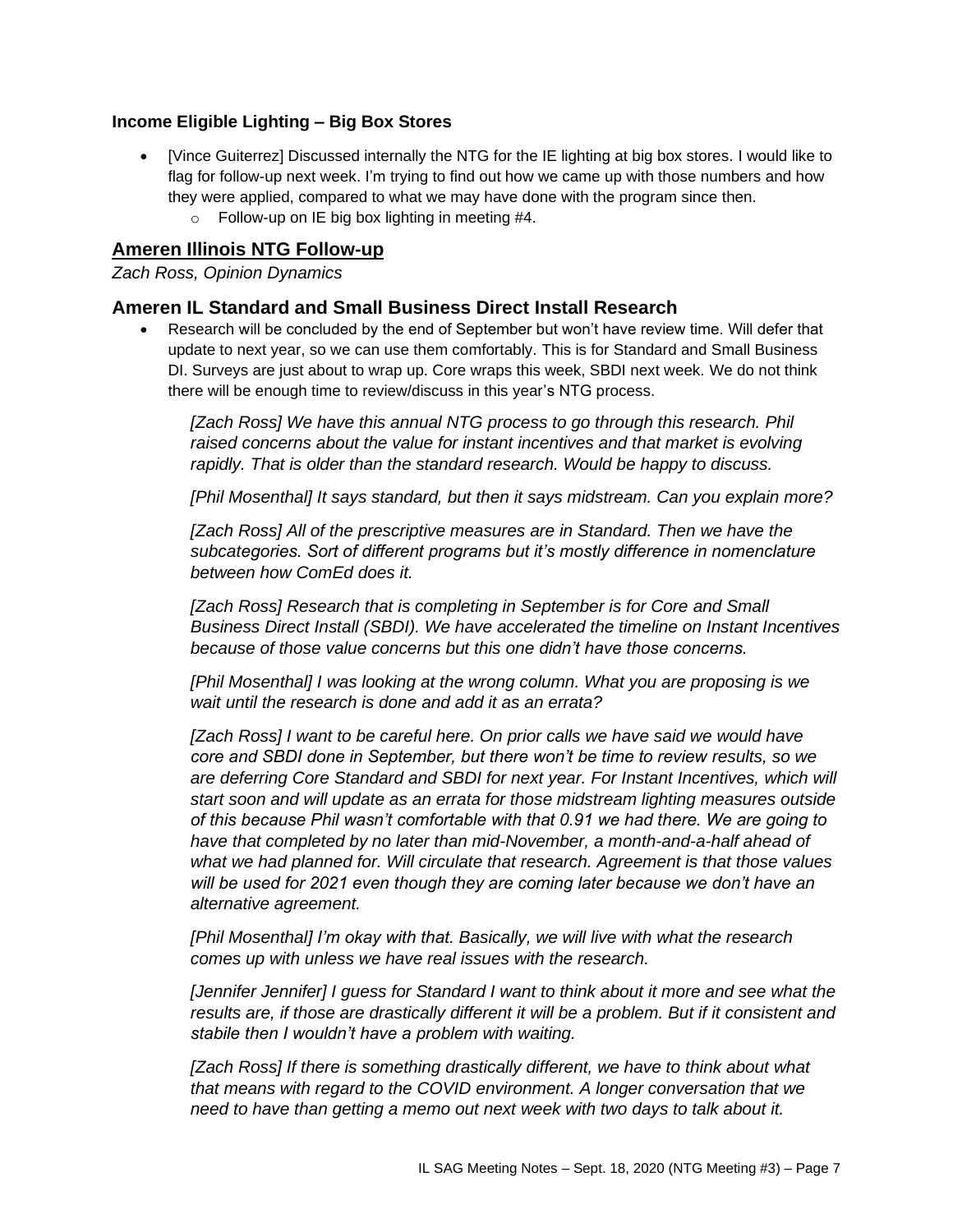*[Phil Mosenthal] I expect it will be drastically different than what we have been using. Market has changed a lot since 2017. Likely to come down quite a bit.*

[Zach Ross] The only portion we will be using new research numbers for for 2021 will *be the midstream lighting.*

[Phil Mosenthal] I'm comfortable with SBDI. Core program lighting, I think the overall *lighting market is transforming. Tubular ones more so. Generally, a strong move toward LEDs. So would like to leave open the possibility of reconsidering Core lighting one.* 

*[Zach Ross] Is it COVID related, is it market related? Lots of other parts besides just those lamps. Lots to capture and discuss there.*

*[Jennifer Morris] Same issues would apply to all of those in that.*

*[Zach Ross] It's questionable whether Green Nozzles have any projects in the sample. Can highlight those too. I guess if there was a change in the SBDI number we would use those there… I can't promise these results before meeting 4, but will do our best to get it out for discussion in advance if the research is ready.* 

• Follow-up in meeting #4, if needed.

#### **Ameren IL Online Store**

- Based on updated TRM values for nonresidential advanced thermostats, we think those are reasonably considered gross. We circulated a memo from an exploratory study we did in 2019. We feel good about this number. Also recommend we apply it to any midstream advanced thermostats. Not a perfect match but the best available number to reflect Ameren Illinois customers. Any questions about those recommendations?
	- $\circ$  [Phil Mosenthal] I'm in support of those, and they are consistent with what has been found in ComEd territory.

#### **Ameren IL Residential Advanced Thermostats**

• Recommend not to apply an NTG for advanced thermostats. Talked about the heating value. Agreed that it continues to not apply an NTG to that value. Going to leave that alone on the gas side unless there are more questions?

*[Jennifer Morris] Can you clarify between electric and gas heating?*

*[Zach Ross] Same research and the treatment of those is the same.*

*[Jennifer Morris] We just discussed on ComEd side that we may or may not apply NTG to electric heating?*

*[Zach Ross] That was a feasibility discussion of whether they could apply separate values for heating and cooling. I think we agreed it was appropriate to not apply an NTG for heating but that it was possible.*

*[Phil Mosenthal] Math still works I think if we simply calculated a weighted average. That's an easy calculation. Then the evaluators get a single gross number that's equivalent of applying different NTG for heating and cooling.* 

*[Zach Ross] So we're talking about how to operationalize it, but not the actual values. On the electric side we recommended no NTG adjustment. Jennifer wanted us to*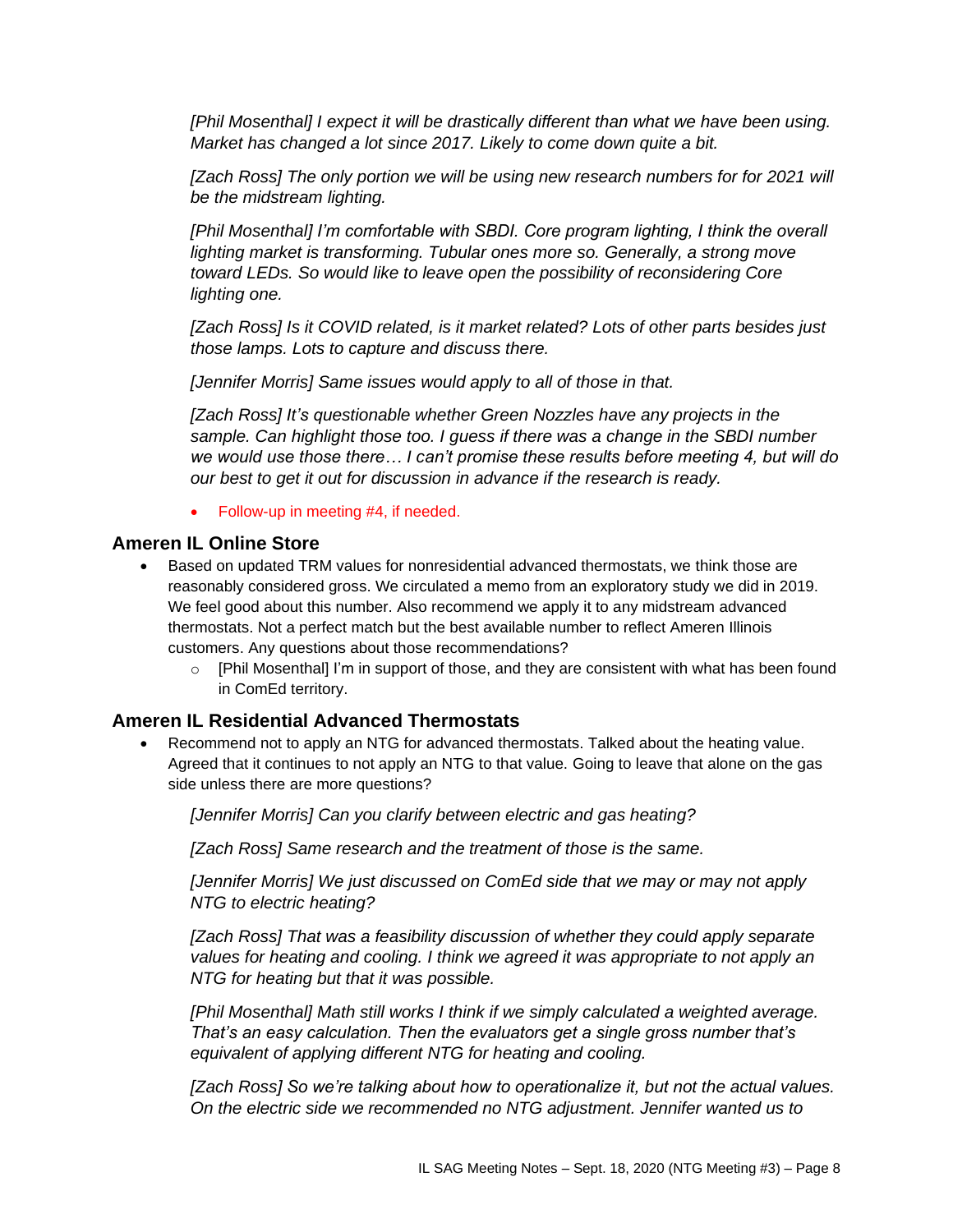*reconsider. We are going to retain that recommendation. The value in the TRM draft is the 8% value used in prior years. We have discussed in SAG. Don't see any methodological justification to change that now. Nothing is going to help us parse out what is a net effect or a gross effect. There isn't a methodology available to make us reconsider that. Unless there is a specific proposal.*

*[Jennifer Morris] I still have concerns. Proposal would be to apply the 0.77 value from Ameren Missouri. Please note that Staff has concerns on this, and it could be litigated in the docket in the future.*

*[Phil Mosenthal] I support that. It's an Ameren study, even with a different state. Hopefully will resolve whether Ameren will use new study.*

*[Zach Ross] If Ameren were to use the ComEd values, we are clear that they would have to do an NTG and we know what that would be. We have Ameren specific research that we haven't finalized. If we did need to do a value, we would do so. The value in the TRM, it's not clear how you could adjust that.* 

*[Jennifer Morris] Thanks for the heads up that you will have Ameren Illinois research. Might be more appropriate than Ameren Missouri. Is that DI?*

*[Zach Ross] It's for retail products only. Also have data, not analyzed, for HVAC program delivered thermostats. But right now, we don't think it is appropriate to adjust based on that.*

*[Jennifer Morris] I would like to see that data.*

*[Zach Ross] It's possible we can get some. HVAC too, will see when we can get that.*

*[Phil Mosenthal] If Ameren adopted ComEd study results, this would be somewhat moot. The other value I recall it was based on reviewing other studies, which reflected what utilities were using as gross savings. The fact it is consistent but slightly higher than the results from new evaluations, seems like we ought to be using a reasonable NTG. This measure is so new, if those studies were looking at 2-3 years ago the NTG would have been higher. May not be capturing current NTG.*

*[Zach Ross] That value came out of multiple studies and sort of felt right. Would love to be more precise. In early years, there were early adopters. You could point out that programs were heavily focused on more expensive products than programs are now rebating. So, consumer cost is lower and that could change free ridership. We simply can't have a substantive conversation because that 8% number doesn't let us track back to measures delivered, incentive levels, and timeframes. It's just a value we looked at and agreed on. We haven't learned anything since then to change that position.*

*[Phil Mosenthal] Can't mathematically track what is net or gross from that. Given that, sort of partial net partial gross, common sense would be that if we're sticking with the plug value of 0.8 not from an Illinois study, then we ought to apply the same NTG. It would still give them higher savings than the current results.*

*[Zach Ross] That conversation should have been part of the TRM calls. I hear what you are saying.*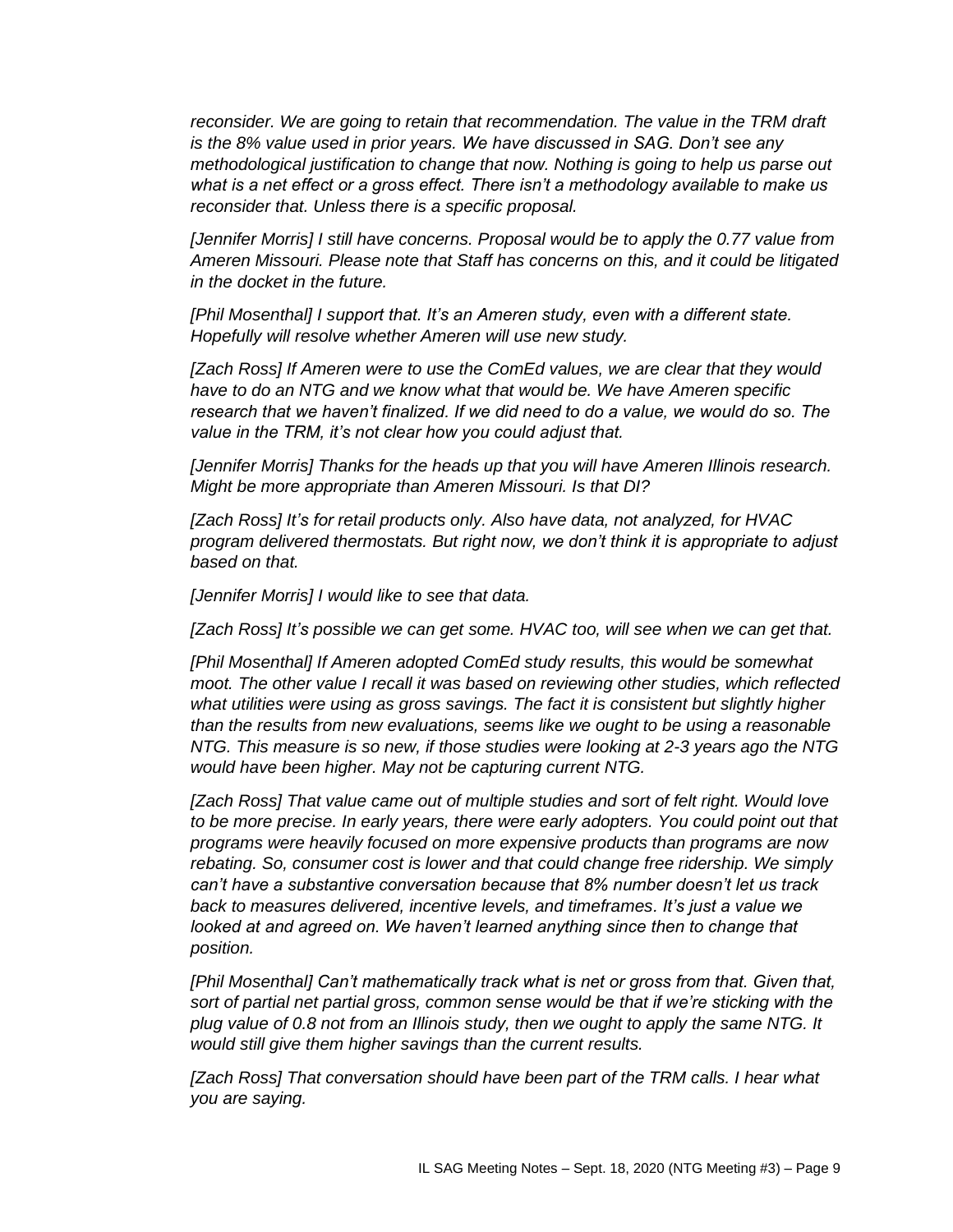*[Jennifer Morris] This process is to try to reach SAG consensus, even if it disagrees with the recommendation. Is there any non-evaluator that disagrees with the objection?*

*[Andy Vaughn] Source of the 8% was discussed and agreed upon in previous years with no NTG. I agree there should not be a NTG applied on the 8% value.*

*[Jennifer Morris] So just ignore the new research?*

*[Andy Vaughn] There is no new research on the thermostat saving value. There's no proof of any difference between now and then.*

*[Phil Mosenthal] Since we don't know how much of the 8% is net or gross, we're*  essentially choosing the 0.8 default. Why are we erring on the side of "it's almost all *gross" if we know that's it a mix? Why don't we err on the side of net? If there is no Ameren study and they won't adopt the 0.77 then we should just use default?*

*[Zach Ross] Last year, advanced thermostat research study statewide. For both ComEd and Ameren. Participant study with Ameren customers, on SAG website. As part of that, we collected some free ridership information for Ameren advanced thermostats. We have data but haven't analyzed or published. But will try to get it to Jennifer as soon as we can so she can take a look at it.*

*[Phil Mosenthal] Because we know that the 8% is somewhere between net and gross but we don't know where, we have to consider that default of 0.8 as an average. We also know it's higher than what we're finding now for savings [for ComEd] which implies that there is a lot of gross in there too.*

*[Zach Ross] We discussed this at great length a few years ago and consensus was that we should not apply an adjustment.*

*[Phil Mosenthal] But we didn't have that 0.7 value or more research at that time. And that was contentious and that's why we had a settlement and a new evaluation. If we really don't have a value, we should be using 0.8 and not 1.0.*

*[Zach Ross] We are happy to discuss in Meeting 4. It feels like we are just simply trying to nudge the net savings down to align with some notion of what we think the savings might be.*

*[Jennifer Morris] For almost all measures, the default is that NTG would apply. Savings in IL are supposed to be net. We don't necessarily know what is behind all the numbers. Some studies are better than others. We want to see consistency.*

*[Phil Mosenthal] I feel like your recommendation is still taking a position that we're going to pretend it all is gross even if we don't know. Practice is to use the 0.8 default. That would be better considering the uncertainty. Maybe we should all think about it since we have another meeting anyway.*

*[Jennifer Morris] The TRM will be finalized next week too.*

*[Zach Ross] That will certainly help clarify this conversation. I appreciate the discussion. We will do our best to get the information to Jennifer we talked about if that is possible.*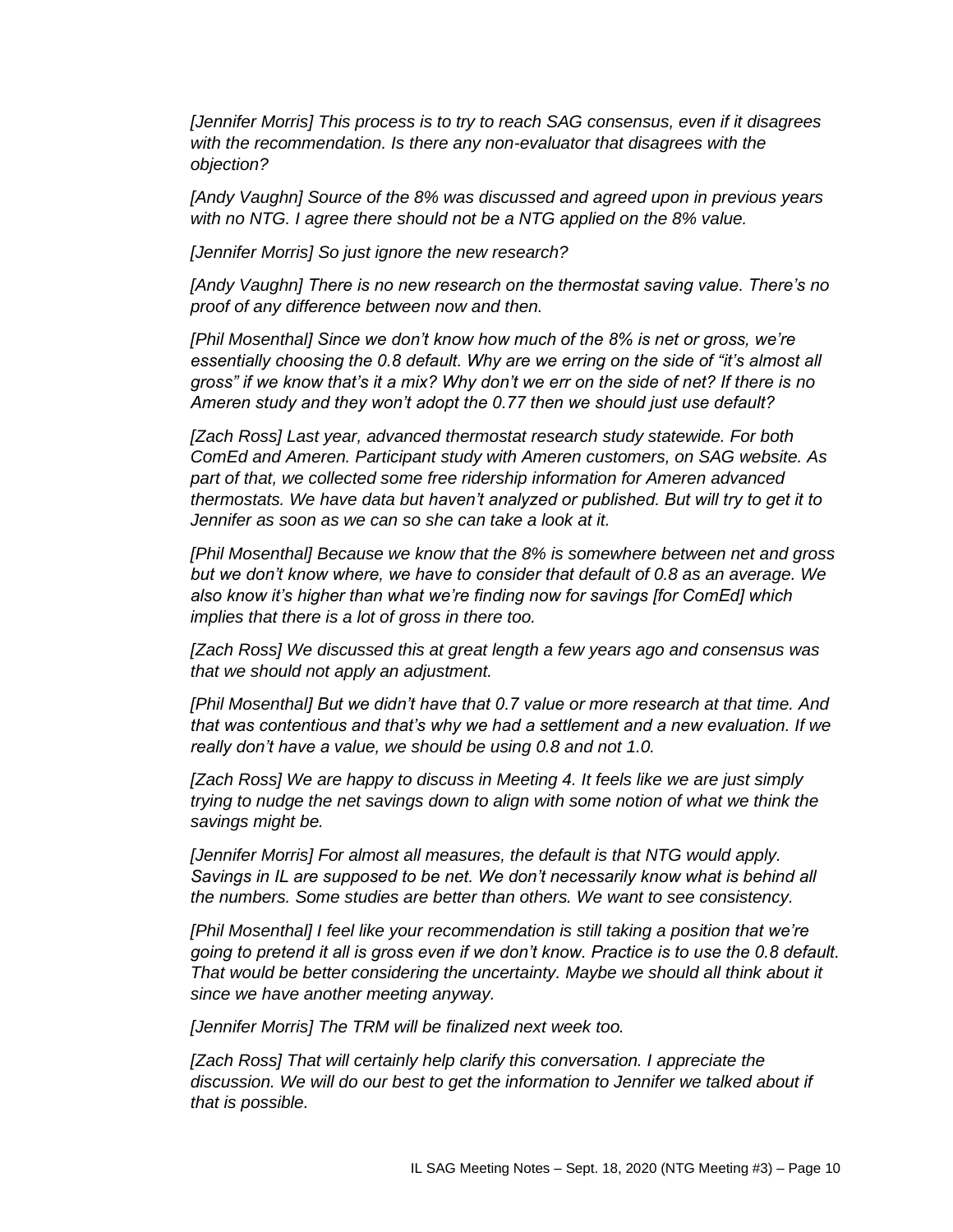*[Celia Johnson] Any other thoughts or input on this before we move on?*

*[No comments]*

*[Zach Ross] One more clarifying question: Have we reached consensus on the heating value or should we leave that open?*

*[Jennifer Morris] I think that one is fine, we can see if it needs to be brought up next week.*

# **Ameren IL Residential Retail Products Appliance & HVAC**

• Postponing to meeting 4 because of review of draft results.

# **Nicor Gas and PG & NSG NTG Follow-up**

*Kevin Grabner, Guidehouse*

• During NTG Meeting #3, we discussed whether to apply an NTG on the small business thermostat measure. Conclusion we have reached was that those values are gross, and we are applying an NTG related to the program they are rebated through. Mostly the small business program, or the BEER program for Nicor. It's interpreted as a gross.

*[Phil Mosenthal] Aren't the gas utilities counting the gas savings from ComEd's thermostat program?*

*[Kevin Grabner] These are separate rebated items. On the residential side there has been some rebate process sharing. On the business side this is just through the gas utilities. Recommendation again is that the number in the TRM is a gross value on the C&I side.*

*[Katie Parkinson] Not involved on the TRM side, and that comes into play here. My understanding the SB advanced thermostat was based off of the residential advanced thermostat calculation which we have currently determined to be a net number.*

*[Phil Mosenthal] Not sure that's clear on the business side.*

*[Katie Parkinson] It's using the same data.*

*[Phil Mosenthal] Then I would have the same issues as we previously discussed, and I hope evaluators will let us know what they think next meeting.*

*[Kevin Grabner] We interpret the 7% as an engineering judgment on what the savings would be. In support of that 7% savings, the residential advanced thermostats study was cited. We have been applying a NTG for that number through the small business or regular business program. We have been applying a value. Value is 0.86 for Nicor gas for business and something similar for small business.*

*[Phil Mosenthal] For Midstream/Upstream joint effort with electric utilities, do we assume some fraction of those are being bought by businesses?*

*[Kevin Grabner] Savings there are all based on residential for the ComEd processed rebates*

*[Phil Mosenthal] Seems likely that small businesses are taking advantage of that as well.*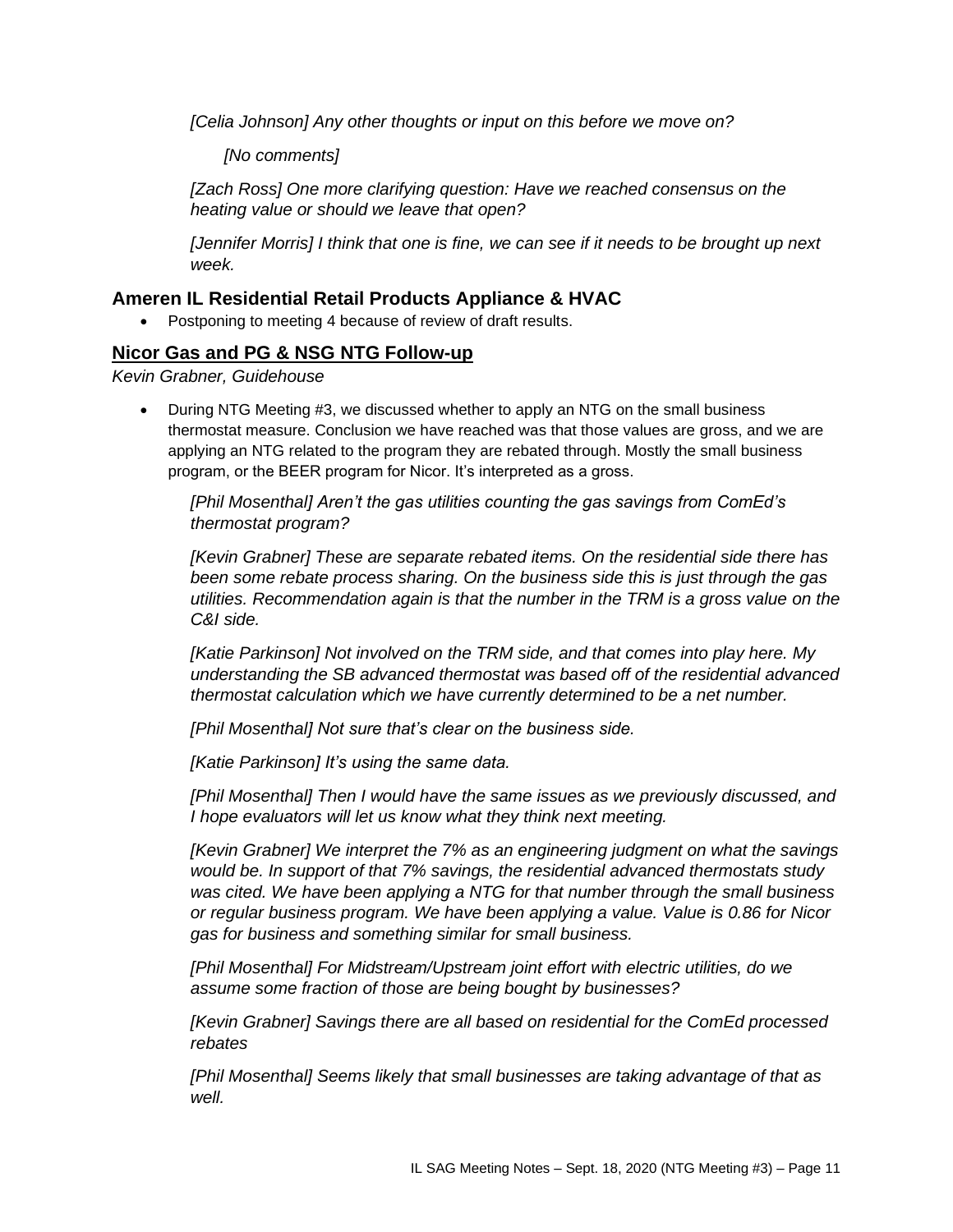*[Jennifer Morris] If we want to do that, we should do that for the TRM next year.* 

*[Phil Mosenthal] I'm okay with that.*

*[Ted Weaver] Can we go back to why we are applying an NTG to something that comes from a study that is clearly net? On the Nicor side we're not clear there.*

*[Kevin Grabner] It is a net savings number, but its applicability is when it is used in residential. On the commercial side there was a previous algorithm. When coming up with a new value, a value of 7% was chosen as a bounding of the engineering judgment.*

*[Ted Weaver] So if we don't know for business and we use residential and that's net then it's a net number.*

*[Phil Mosenthal] If our concern is that that 8% for cooling is somewhere between a net and gross, then that would apply for the heating side as well if it came from the same set of studies. Sounds like this engineering calculation makes the evaluators think this is more like gross.*

*[A:] That was from the Peoples and Nicor Guidehouse study that was done a number of years back. It was from the results of that study.*

*[Kevin Grabner] On SB thermostat, it is coming up on the next TRM TAC call and would resolve the question. That's based on engineering judgment, not citing any study, then a NTG should be applied. If TRM TAC says they intended that to be a net value, then we wouldn't apply an NTG. Our feeling is that it is a net number for the residential sector, but our interpretation is that they didn't intend it to be a net number on the commercial side. They intended to pick 7% savings as a reasonable estimate.* 

*[Ted Weaver] Seems clear to me. It cites the residential study.*

*[Phil Mosenthal] I would support the evaluator's interpretation, but we don't have a resolution on how we are treating residential. Can we table this until that is resolved?*

*[Phil Mosenthal] The BEER program 0.86, is that an overall program result? When there were advanced thermostats in the program?*

*[A: Yes. Thermostats are a measure in the BEER program and the 0.86 reflects the whole program.]*

*[Ted Weaver] If we apply a program NTG on top of the evaluation, then we are double counting free riders by doing NTG twice. If the analysis already has net savings, then you would be double counting.*

*[Jennifer Morris] Are the gas utilities rebating programmable thermostats?*

*[A: No, or very few]*

*[Phil Mosenthal] Is that savings estimate compared to a manual thermostat baseline?*

*[Kevin Grabner] It's a blended baseline about 50/50 from the residential study. The text in the measure says it should be applied to a manual baseline and then the eligible thermostats can be advanced or non-advanced. It's really a mix and match.*